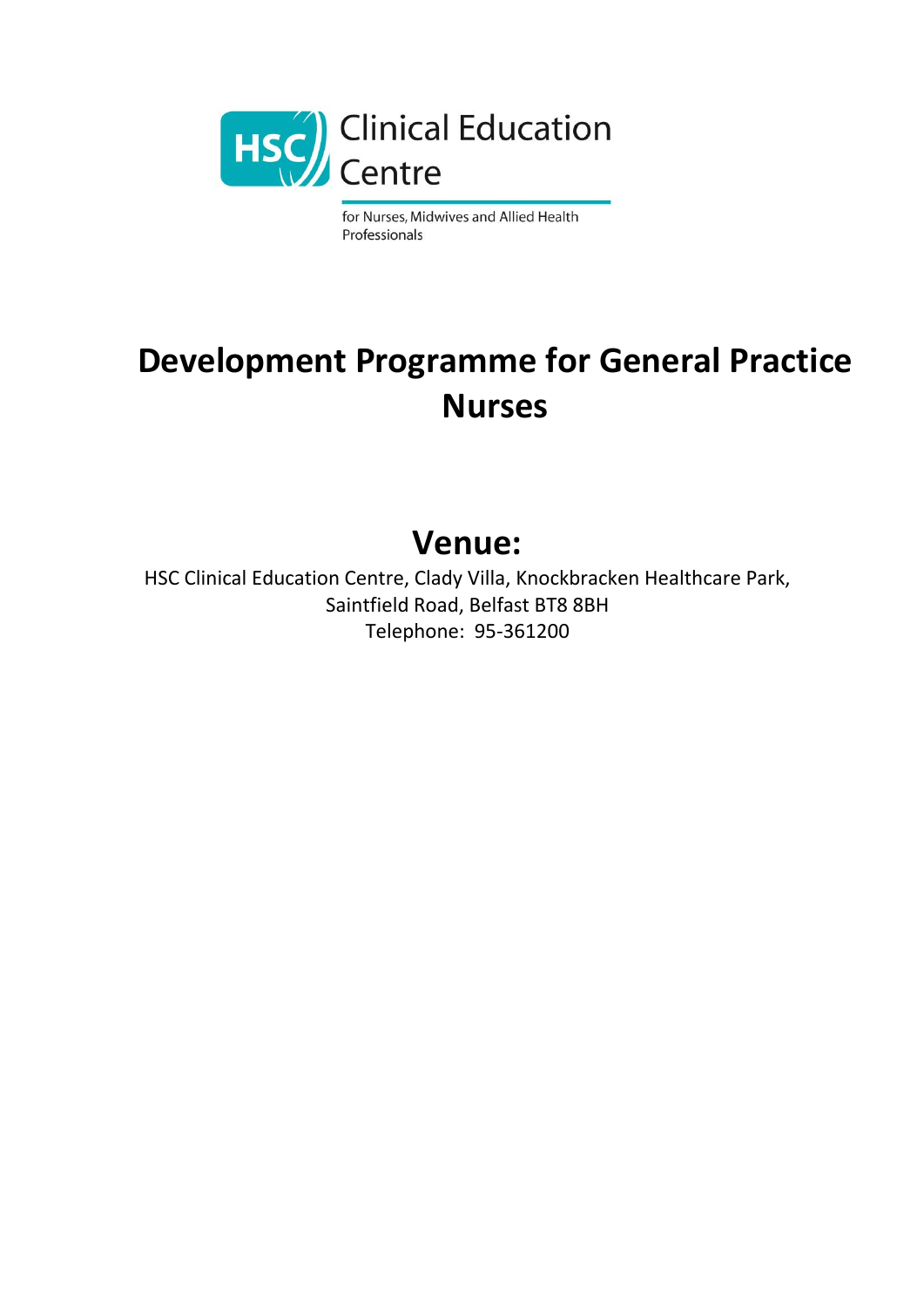| Day 1                  |                                                                          |
|------------------------|--------------------------------------------------------------------------|
| 9.15am                 | Welcome, Introductions & Ways of Working                                 |
|                        | Orientation to Primary Care Culture, DoH Delegation Framework & NMC Code |
| 10.30am                | <b>Tea/Coffee</b>                                                        |
| 11.00am                | Practice Population demographics/trends & health needs                   |
| 12.00pm                | Primary Prevention, screening programmes & recognition of co-morbidities |
| 1.00pm                 | Lunch                                                                    |
| 1.45pm                 | Interpersonal & Communication Skills                                     |
| 3.15-4.30pm            | <b>Effective Team Work including Belbin</b>                              |
|                        | Questions, Evaluation & Close                                            |
| Day 2                  |                                                                          |
| 9.15am                 | Adult Safeguarding (Level 2)                                             |
| 10.30am                | <b>Tea/Coffee</b>                                                        |
| 11.00am                | Case studies/Groupwork                                                   |
| 12.30pm                | Lunch                                                                    |
| 1.15 <sub>pm</sub>     | Safeguarding Children (Level 2)                                          |
| 3.15-4.30pm            | Case studies/Groupwork                                                   |
|                        | Questions, Evaluation & Close                                            |
| Day 3                  |                                                                          |
| 9.15am                 | Venepuncture                                                             |
| 10.30-11am<br>11-12.30 | <b>Tea/Coffee</b><br>Cont'd                                              |
| 12.45pm                | Lunch                                                                    |
| 1.30-4.30pm            | Sepsis identification & management in the community                      |
| Day 4                  |                                                                          |
| 9.15am                 | <b>Mental Health Issues</b>                                              |
| 10.30am                | <b>Tea/Coffee</b>                                                        |
| 11.00am                | Mental Health Issues inc suicide awareness & sign posting                |
| 12.30pm                | Lunch                                                                    |
| $1.15 -$               | 12 Lead ECG including 24 hr BP monitoring                                |
| 4.30pm                 | Questions, Evaluation & Close                                            |
| Day 5                  |                                                                          |
| 9.30am                 | Wound Care including wound care formulary                                |
| 10.30am                | <b>Tea/Coffee</b>                                                        |
| 11.00am                | Introduction to Leg Ulcer management                                     |
| 12.30pm                | Lunch                                                                    |
| 1.15-4.30pm            | Introduction to Dopplering                                               |
|                        | Questions, Evaluation & Close                                            |
| Day 6                  |                                                                          |
| 9.30am                 | Ear Irrigation                                                           |
| 10.30am                | <b>Tea/Coffee</b>                                                        |
| 11.00am                | Cont'd                                                                   |
| 12.30pm                | Lunch                                                                    |
| 1.15pm                 | Anaphylaxis & PGD management including those for Chronic Disease         |